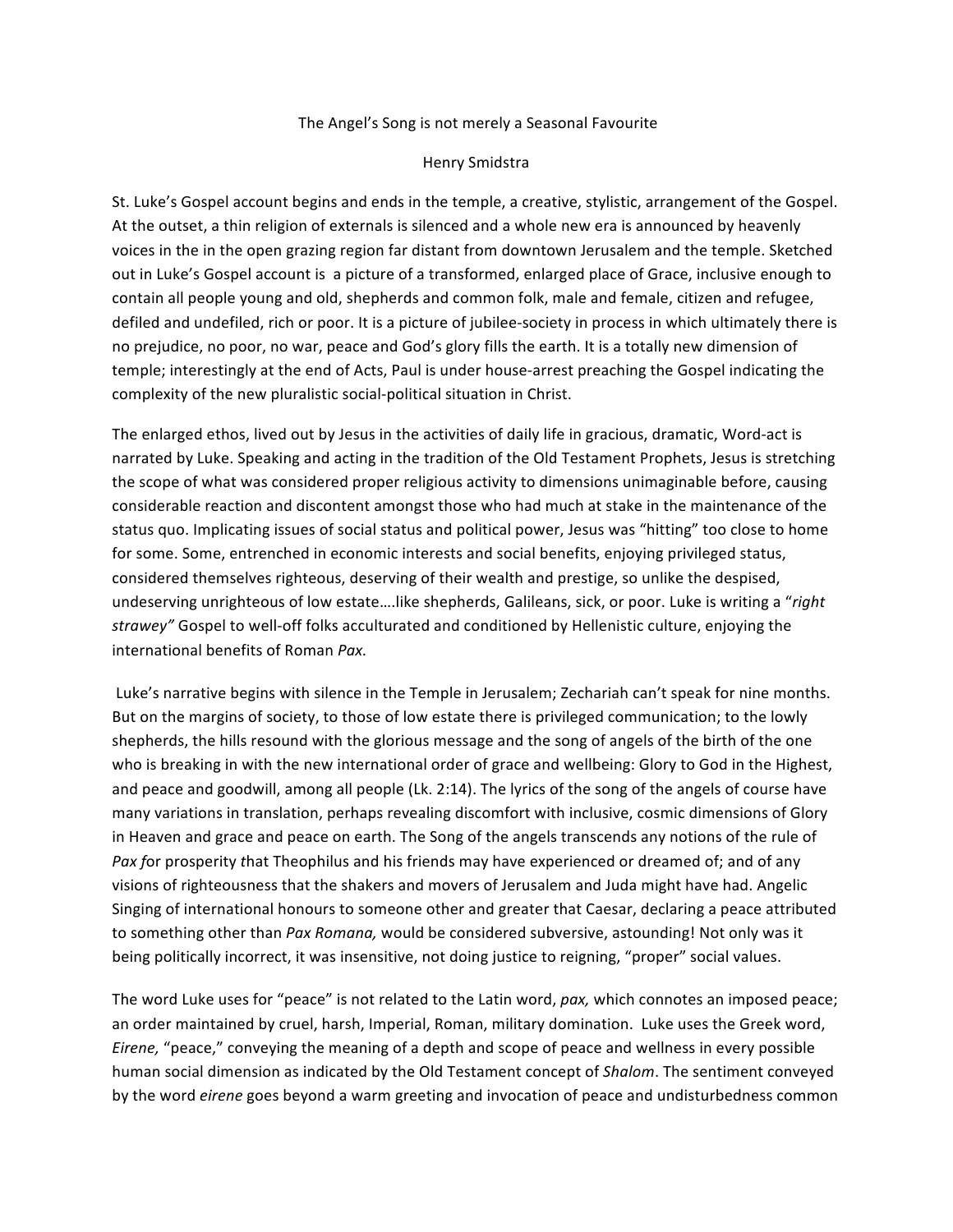in Jewish greetings or farewells, but carries also the Hebraic sense of individual health and welfare (Souter, Pocket Lexicon to the New Testament, 1929). In the Dutch, the word the word for peace is also not a derivative of pax, but the word, *vrede*, is used, which is related to the pre-Roman, Anglo-Saxon, word, *frith*, (West Frisian, *frede;* German *friede*). *Vrede* indicates, not an imposed peace, but a peace worked out in community within its web of relationships (Bianchi, *Gerechtigheid als Vrijplaats, 1985*). The words "freedom" and "friend" are related to this non-Roman (non-Latin) concept of peace. *Vrede* refers to freedom, not in its extreme libertarian sense, but to a practice indicative of a deep holistic searching for, and community collaboration in, a deep nourishing social wellbeing for the human, social, common good. Frith, vrede, indicates an experience of peace not simply imposed from above, but mandates and facilitates an incarnate peace worked out in community amongst the people themselves, a freedom which makes life flourishing truly possible; an incarnational, participatory, peace. In prophetic terms, a peace that results in human flourishing for the least of those of our community: a people first, not a fiscal corporate policy first, position.

The scope of the message of the song of the Angels of Luke 2:14 is one of marvelous, expansive and empowering glory and wellbeing, one transcending any earthly imperial power. In my Dutch tradition it is still sung in Dutch in many CRC Churches in Canada, usually at Christmas and New Year. In the Dutch, the song of the angels begins with an emphasis on acknowledgment: ... *ere zij God...* praise, honour, to God; and peace, *vrede*, on earth. The factor of fear of total unworthiness of those considered simply reprobate or of low estate is challenged, singing of peace and wellbeing at full volume from the deepest places of the heart. Similarly this message of "scandalous generosity" of grace had been fearsome at first to the shepherds who first heard the choral gospel message, sequestered in the hinterlands of Judea. The Good news was certainly first and foremost Good news for the oppressed, the marginalized, and the invalid…those invalidated by the prejudice and social categorization, of a negative public attitude reified into a toxic social doctrine which was tearing the social fabric. In Dutch we continue, singing in repetitive rounds the message of peace on earth and, "...in the people a wellbeing." (...in the *mensen* **een welbehagen**)....I consider it an existential expression, an extension of, *shalom-eirene* of the common good, of God's gracious disposition, extended to all especially to those assigned to low estate in a culture that obsessively valued power and prosperity. The angelic message makes it plain, that unity on earth is achieved, not by imperial or corporate power and prestige, but by the eternal value of divinehuman love expressed unashamedly in and for the world.

The Angels' message of peace and wellbeing is as relevant today as ever. The status quo and the public policies geared for progress, prosperity, and public safety, are challenged today by the heavenly message of God's desire for the Good for universal human flourishing, especially for those of low estate. Locally our authorities promise safe streets, trusting in tough crime control and harsh "truth in sentencing" polices, resulting in Canadian prisons being filled disproportionately by the poor, the ill, and the politically "unimportant" ones; current Canadian repressive crime policies are actually grounded in the disproved theory of deterrence. Current public policy follows more the model of Caesar's Pax by imposition, than the peace of God's Way through Christ in Humility, mercy, and righteousness. Our present government will not take seriously the plight of the first nations pleas for respect, unwilling it seems, or unable, to recognize the broken social fabric, torn by a century of oppressive, legislated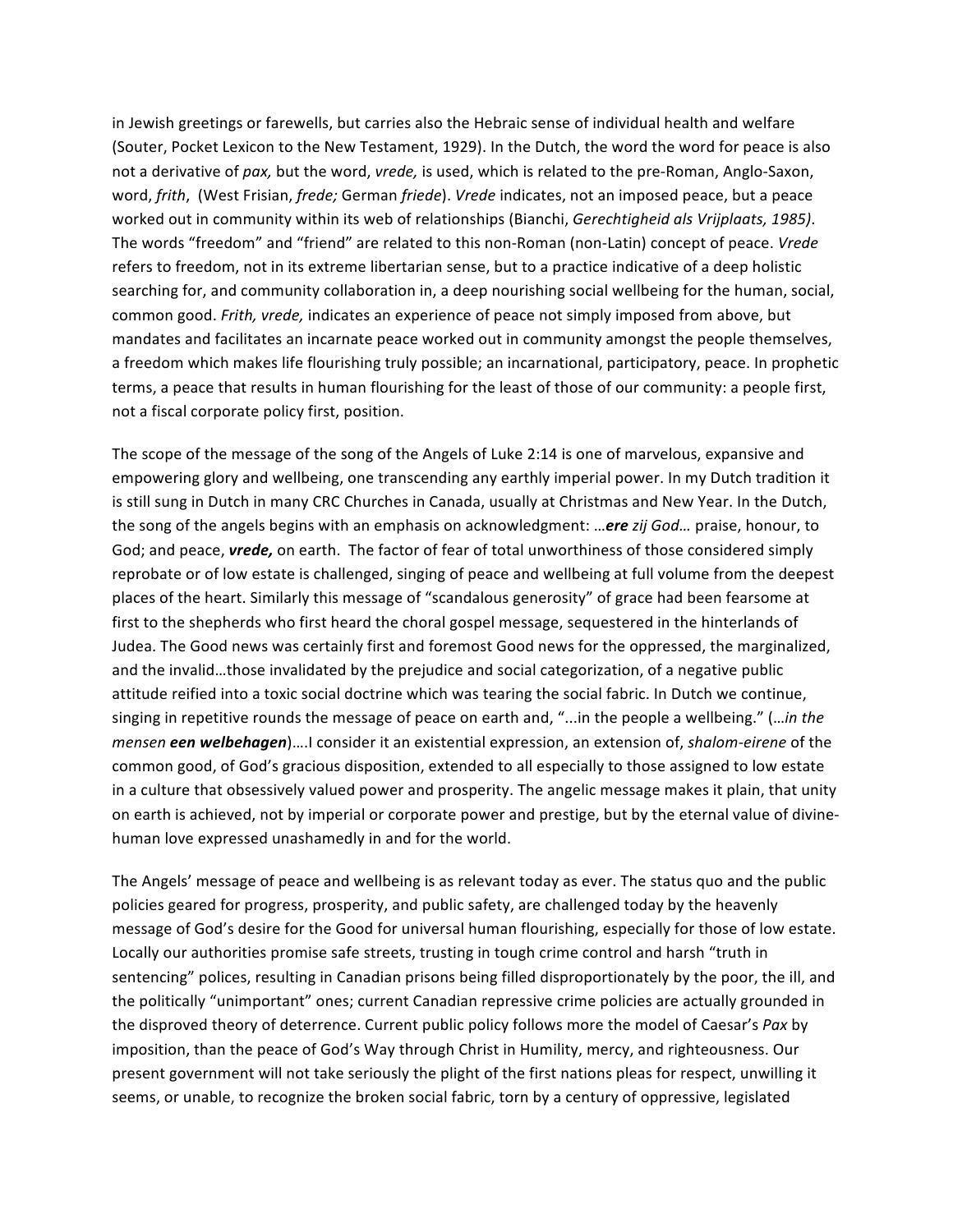exploitation, while "preaching" a "gospel" of positivism and economic development. As well it seems that the church is still enveloped in a conspiracy of silence on what it considers negatively to be a "social gospel," while benefiting from the market forces of free enterprise. The gospel of peace it seems is either simply just perceived to be for the inner soul, for salvation in the age to come, but not to be universally or inclusively experienced today in the "real world." Food banks and Salvation Army kettles will be enough to do justice to the plight of the less fortunate; trying to make peace by declaring war on everything. Perhaps too much social Darwinism, Machiavellianism, and Hobbesian thinking has filtered into the social political world view of today's believers? The score of the angelic chorus of the Divine proclamation of peace and wellbeing to all is perhaps tucked away till next Christmas along with all the other Christmas carol sheets. Too much talk of peacemaking and restorative justice seems to be upsetting. 

One wonders how Theophilus and the first readers of Luke's Gospel endured the status quo and spirit of their time. We know that the Pharisees and teachers of the Law found the message of Jesus offensive when He was alive; Jesus was certainly not unconcerned in warning them of the error of their ways. ...Woe to you who are rich.... (Luke 6:24-36; 11:37-54)! Jesus, likewise in the Temple just before his death, acting in true prophetic form, was setting the tables aright according to the mind and heart of God, to turn the hearts of humanity to true justice; it is to be people-first In the new inclusive temple of Christ's Body. Christ was about to extend the boundaries of his health giving rule to all people; it was a call to all to contemplate and acknowledge the Good as created by God, and not worship the subtle promises of the gods and goddesses of corporate profit, or of public safety, promises achieved through repressive, cruel, objectifying, means, or consisting in thin religion consisting only of obsessive, empty, external ritual. In the ways that St. James and Bonhoeffer indicated, true religion may not simply be relegated to the relative safety of traditional seasonal ritual, dogma, or ideology, safely isolated from poverty, racism, and the anomie of modern consumer society, for a start. Christ would rather us be incarnate in the centre of daily living with all its questions, confusion, sin, and hot-button issues. Salvation is not simply an answer to all life's problem, but it is our faith lived with our whole lives, a faith relevant also to issues which are deemed settled or off-limits by religion or culture. Life's changing conditions require constant dialogue enlightened by the Eternal values of the message of the Angels. Christ has come as one who gave his life as a sign of the ultimate worth and value of all human beings, all being precious in God's sight. Validating the ultimate worth of our own and our neighbour's humanity is what justice is about. We are called not merely to religion, suggests Bonhoeffer, but to faith and living (*Religionless Christianity*). Faith is not merely a seasonal, personal, inner joy of remembering the Angel's song, but it is a daily listening, and living out, its melody in justice, mercy, and kindness, and longsuffering, unconditional love.

The Angelic gospel in song may have been perceived as offensive by some people in positions of power and social standing in Jesus' and Luke's time. No doubt that will be the case in our time too. Those enjoying the privileges of elevated status don't like being accountable to those "undeserving poor," or liable for their sins and shortcomings regarding their social-political lives. Let's be honest, by and large the Church in North America is composed of the "haves" of the earth and finds a way to justify the way things are without calling for legislated changes that champion the needs of the oppressed and have-